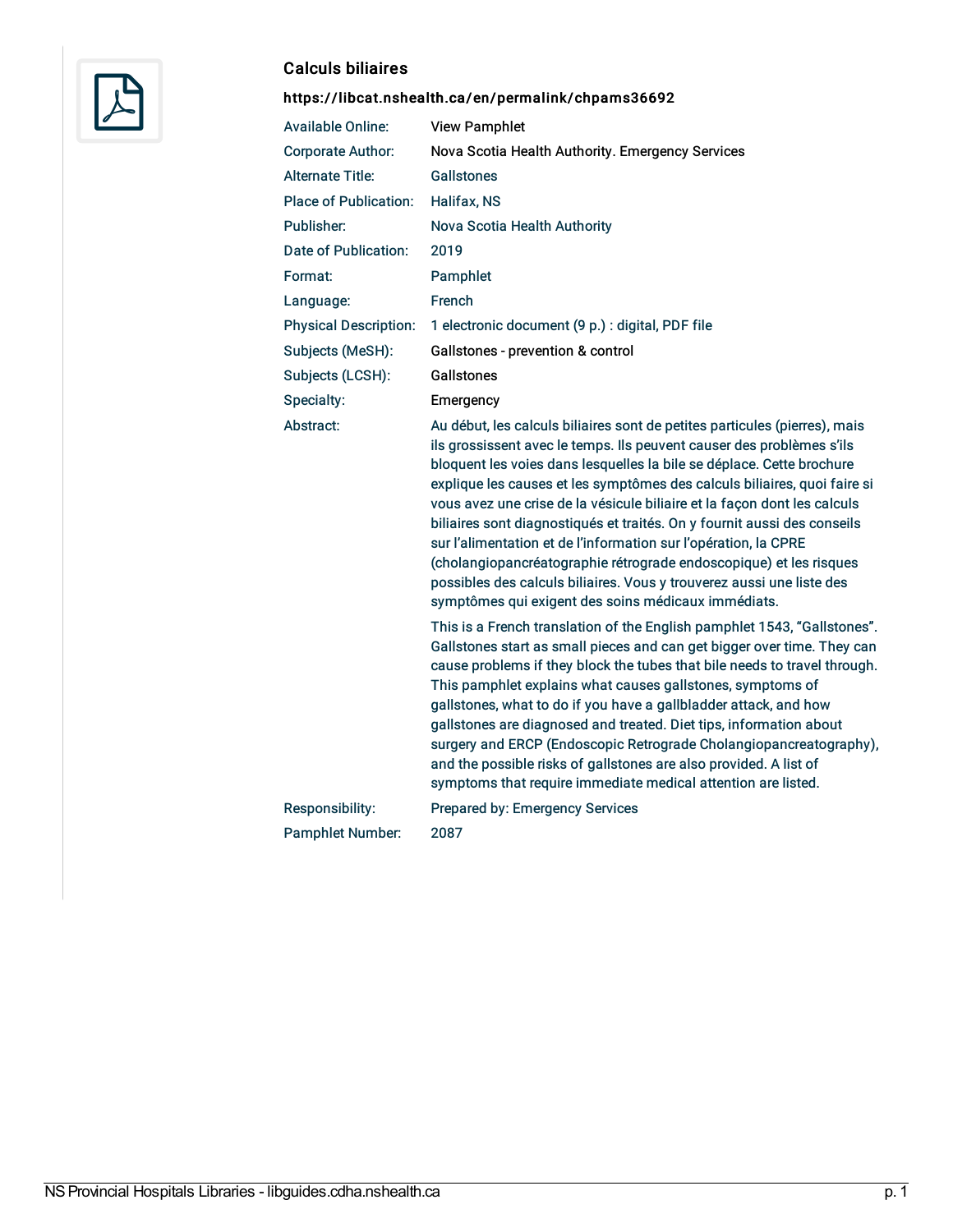

### **Gallstones**

# <https://libcat.nshealth.ca/en/permalink/chpams35477>

| <b>Available Online:</b>     | <b>View Pamphlet</b>                                                                                                                                                                                                                                                                                                                                                                                                                                                                                                                                                                                                                                             |
|------------------------------|------------------------------------------------------------------------------------------------------------------------------------------------------------------------------------------------------------------------------------------------------------------------------------------------------------------------------------------------------------------------------------------------------------------------------------------------------------------------------------------------------------------------------------------------------------------------------------------------------------------------------------------------------------------|
| <b>Corporate Author:</b>     | Nova Scotia Health Authority. Emergency Services                                                                                                                                                                                                                                                                                                                                                                                                                                                                                                                                                                                                                 |
| <b>Place of Publication:</b> | Halifax, NS                                                                                                                                                                                                                                                                                                                                                                                                                                                                                                                                                                                                                                                      |
| Publisher:                   | Nova Scotia Health Authority                                                                                                                                                                                                                                                                                                                                                                                                                                                                                                                                                                                                                                     |
| Date of Publication:         | 2019                                                                                                                                                                                                                                                                                                                                                                                                                                                                                                                                                                                                                                                             |
| Format:                      | Pamphlet                                                                                                                                                                                                                                                                                                                                                                                                                                                                                                                                                                                                                                                         |
| Language:                    | <b>English</b>                                                                                                                                                                                                                                                                                                                                                                                                                                                                                                                                                                                                                                                   |
| <b>Physical Description:</b> | 1 electronic document (8 p.) : digital, PDF file                                                                                                                                                                                                                                                                                                                                                                                                                                                                                                                                                                                                                 |
| Subjects (MeSH):             | Gallstones - prevention & control                                                                                                                                                                                                                                                                                                                                                                                                                                                                                                                                                                                                                                |
| Subjects (LCSH):             | Gallstones                                                                                                                                                                                                                                                                                                                                                                                                                                                                                                                                                                                                                                                       |
| Abstract:                    | Gallstones start as small pieces and can get bigger over time. They can<br>cause problems if they block the tubes that bile needs to travel through.<br>This pamphlet explains what causes gallstones, symptoms of<br>gallstones, what to do if you have a gallbladder attack, and how<br>gallstones are diagnosed and treated. Diet tips, information about<br>surgery and ERCP (Endoscopic Retrograde Cholangiopancreatography),<br>and the possible risks of gallstones are also provided. A list of<br>symptoms that require immediate medical attention are listed. The<br>French version of this pamphlet 2087, "Calculs biliaires", is also<br>available. |
| Responsibility:              | Prepared by: Emergency Services                                                                                                                                                                                                                                                                                                                                                                                                                                                                                                                                                                                                                                  |
| <b>Pamphlet Number:</b>      | 1543                                                                                                                                                                                                                                                                                                                                                                                                                                                                                                                                                                                                                                                             |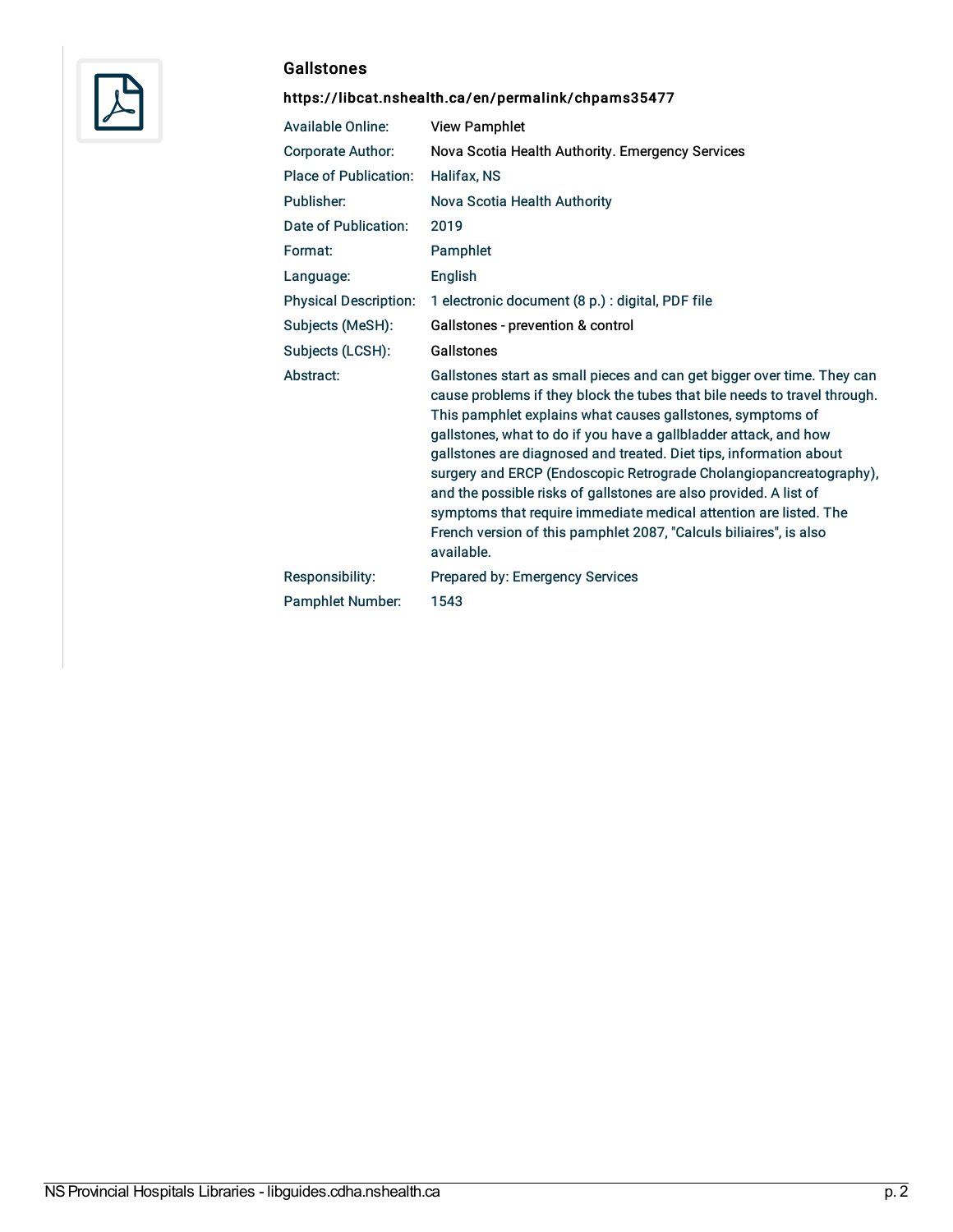

# The management of gallstone disease : a practical and evidence-based approach

#### <https://libcat.nshealth.ca/en/permalink/provcat42568>

| <b>Available Online:</b>     | View e-Book                                                                                                                                                                                                                                                                                                                                                                                        |
|------------------------------|----------------------------------------------------------------------------------------------------------------------------------------------------------------------------------------------------------------------------------------------------------------------------------------------------------------------------------------------------------------------------------------------------|
| <b>Other Authors:</b>        | Cox, Michael R.                                                                                                                                                                                                                                                                                                                                                                                    |
|                              | Eslick, Guy D.                                                                                                                                                                                                                                                                                                                                                                                     |
|                              | Padbury, Robert                                                                                                                                                                                                                                                                                                                                                                                    |
| Responsibility:              | edited by Michael R. Cox, Guy D. Eslick, Robert Padbury                                                                                                                                                                                                                                                                                                                                            |
| <b>Place of Publication:</b> | Cham                                                                                                                                                                                                                                                                                                                                                                                               |
| Publisher:                   | Springer                                                                                                                                                                                                                                                                                                                                                                                           |
| Date of Publication:         | c2018                                                                                                                                                                                                                                                                                                                                                                                              |
| <b>Physical Description:</b> | 1 online resource (xii, 380 p.) : 244 illus., 139 illus. in color                                                                                                                                                                                                                                                                                                                                  |
| <b>ISBN:</b>                 | 9783319638843                                                                                                                                                                                                                                                                                                                                                                                      |
|                              | 9783319638829 (print ed.)                                                                                                                                                                                                                                                                                                                                                                          |
|                              | 9783319638836 (print ed.)                                                                                                                                                                                                                                                                                                                                                                          |
|                              | 9783030097059 (print ed.)                                                                                                                                                                                                                                                                                                                                                                          |
| Subjects (MeSH):             | Cholecystectomy                                                                                                                                                                                                                                                                                                                                                                                    |
|                              | Gallstones - diagnosis                                                                                                                                                                                                                                                                                                                                                                             |
|                              | Gallstones - surgery                                                                                                                                                                                                                                                                                                                                                                               |
|                              | Postoperative Complications - prevention and control                                                                                                                                                                                                                                                                                                                                               |
| Specialty:                   | Gastroenterology                                                                                                                                                                                                                                                                                                                                                                                   |
| Abstract:                    | This book looks at the comprehensive management of all aspects of<br>gallstone disease, from the epidemiology and pathogenesis to the<br>complex management approaches required for some patients. The<br>main emphasis is placed on effective diagnosis and treatment, making<br>extensive use of practical case-based material while reviewing the<br>guidelines in a multi-disciplinary manner. |
| Contents:                    | Part 1. Introductory Chapters - Part 2. Epidemiology and Pathogenesis -<br>- Part 3. Clinical Problems and Their Management - Part 4. Surgical<br>Techniques.                                                                                                                                                                                                                                      |
| Format:                      | e-Book                                                                                                                                                                                                                                                                                                                                                                                             |
| Location:                    | Online                                                                                                                                                                                                                                                                                                                                                                                             |
|                              |                                                                                                                                                                                                                                                                                                                                                                                                    |



### Multidisciplinary Management of Common Bile Duct Stones

#### <https://libcat.nshealth.ca/en/permalink/provcat39887>

| <b>Available Online:</b>     | View e-Book                                                  |
|------------------------------|--------------------------------------------------------------|
| <b>Other Authors:</b>        | Hazey, Jeffrey W                                             |
|                              | Conwell, Darwin L                                            |
|                              | Guy, Gregory E                                               |
| Responsibility:              | Jeffrey W. Hazey, Darwin L. Conwell, Gregory E. Guy, editors |
| Edition:                     | 1st ed.                                                      |
| <b>Place of Publication:</b> | Cham                                                         |